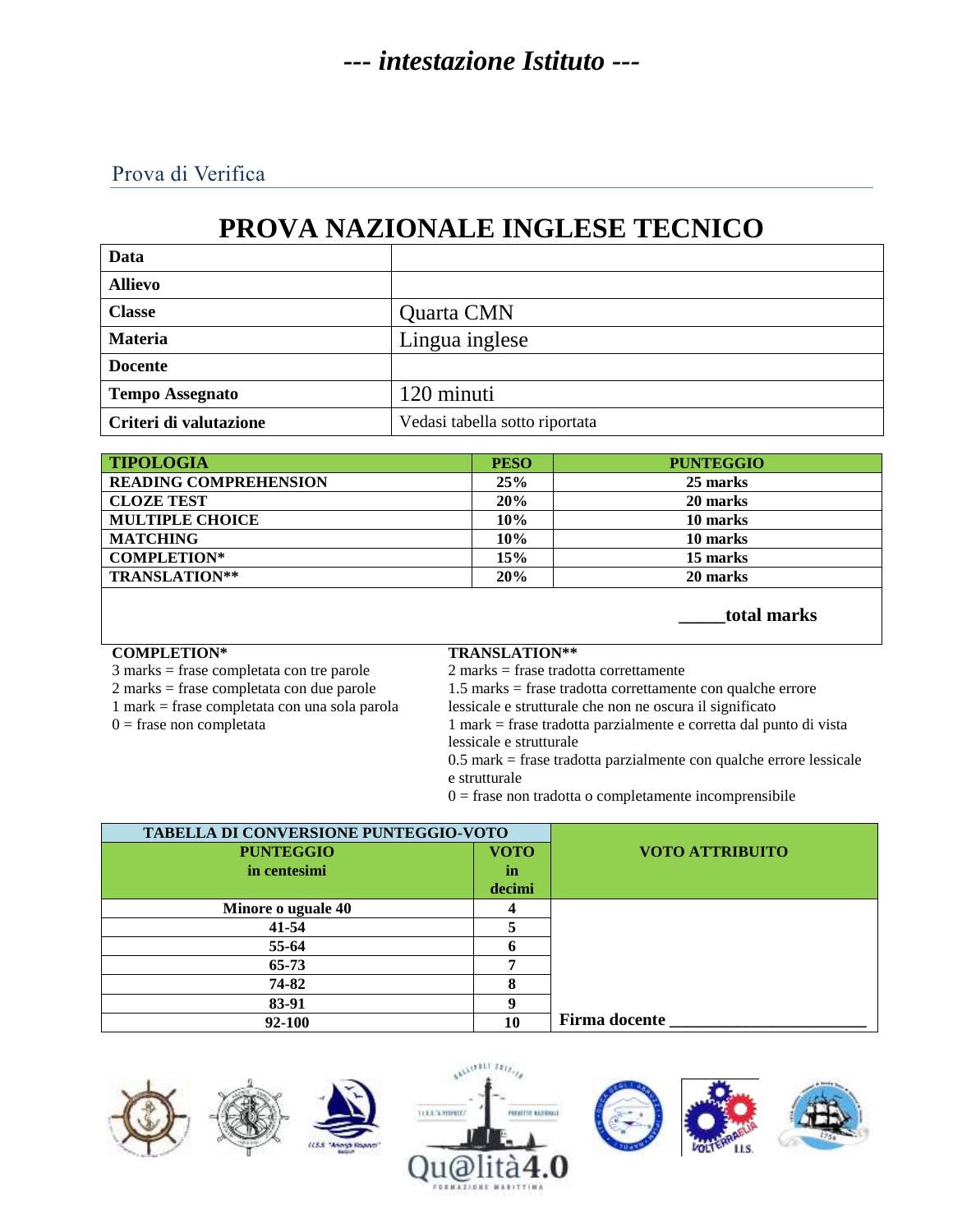### **READING COMPREHENSION (25 marks)**

#### **Read the text**

Shipowners often want to expand their business and that is when they decide to replace or add new vessels to their fleet.

Firstly, it is really important for them to plan and consider the general features or basic characteristics the ship must have, i.e. strength, buoyancy and watertightness.

Secondly, naval architects must know the type of service to operate.

Thirdly, as for the so-called 'seafaring qualities', here's the most important technical attributes to take into account during the shipbuilding process:

- static stability, or the ability to regain the upright position no matter the oscillations and currents;
- seakeeping, or the capacity to perform regular and slow movements, in every possible condition (for instance, in case there is foul weather);

- speed;

- manoeuvrability, or the capability to alter a vessel's course and speed in the quickest possible way;

- course stability, or the ability to keep a steady course when the 'midships' wheel order is given.

After the standards and requirements have been set, shipbuilders prepare their drafts and the shipowner opts for the option that best suits him. At this stage, there is the proposal for the contract design of the ship. This is made up of CAD drawings and information, including the lines plan, the shell expansion, the nesting, etc…

Finally, the actual physical construction of the vessel can start inside the shipyard: steel pieces are cut, bended and shaped to form complex structures. Nowadays, this new building technique is known as 'block construction'.

#### **Choose the best option. There is only ONE possible answer (2 marks for each correct answer – 10 marks)**

#### **1.** *Who's responsible for the type of service performed by a vessel?*

| a. the naval architects | $\vert$ <b>b.</b> the shipowner | shipyard<br>c. the | not specified |  |
|-------------------------|---------------------------------|--------------------|---------------|--|
|                         |                                 |                    |               |  |

### **2.** *What do 'seafaring qualities' refer to?*

| <b>a.</b> sea conditions | drawings<br>b. | : navigational features | d. not specified |
|--------------------------|----------------|-------------------------|------------------|
|                          |                |                         |                  |

| <b>a.</b> static stability | <b>b.</b> manoeuvrability | <b>c.</b> not specified | <b>d.</b> speed |
|----------------------------|---------------------------|-------------------------|-----------------|

### **4.** *The ability to maintain an even pace, notwithstanding the weather conditions is called*

| a. static | $\cdots$<br>. manoeuvrability<br>b. | stability<br>course<br>. . |  |
|-----------|-------------------------------------|----------------------------|--|

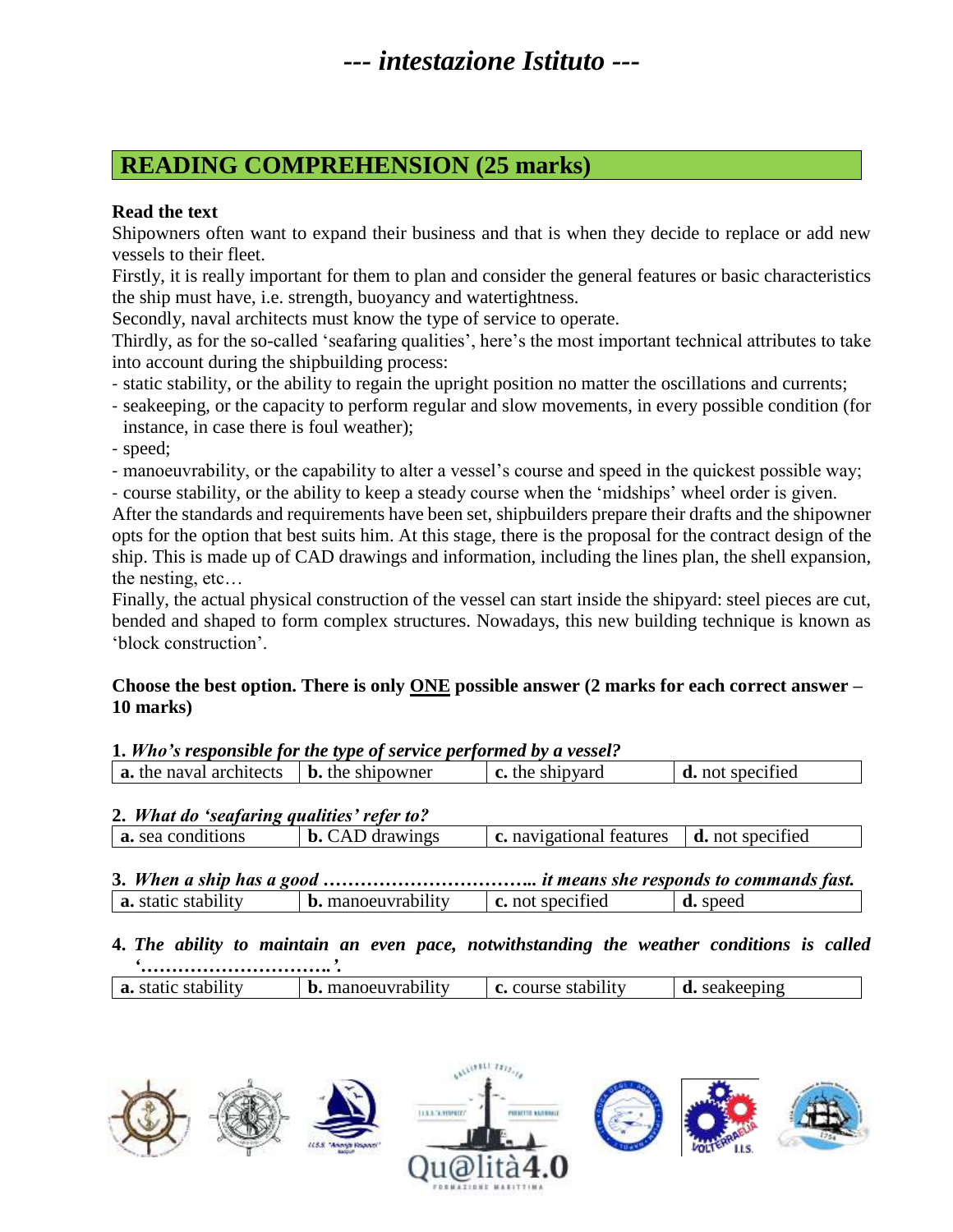#### **5.** *What is 'block construction'?*

|  |  |  |  | <b>a.</b> text doesn't say   <b>b.</b> a complex structure $\vert$ <b>c.</b> a building process $\vert$ <b>d.</b> a part of the contract plan |
|--|--|--|--|-----------------------------------------------------------------------------------------------------------------------------------------------|
|--|--|--|--|-----------------------------------------------------------------------------------------------------------------------------------------------|

#### **Decide whether the following statements are TRUE (T) or FALSE (F) (1 mark for each correct answer – 5 marks)**

|                                                                               | <b>TRUE</b> | <b>FALSE</b> |
|-------------------------------------------------------------------------------|-------------|--------------|
| 6. It is not necessary for a ship's hull to be strong and watertight.         |             |              |
| 7. A shipowner knows the general features the ship must have.                 |             |              |
| 8. When a ship is stable, it has the capacity to regain the initial position. |             |              |
| 9. Naval drafts are prepared by the shipowner.                                |             |              |
| 10. A shipyard is the place where a new vessel is constructed or repaired.    |             |              |

### **Fill in the gaps with the missing words (2 points for each correct answer – 10 marks)**

- 11. Shipowners take into consideration the general ………………………. the ship must have.
- 12. Inspections onboard are normally ………………………. out by private organizations.
- 13. Classification ………………………. issue statutory certificates on behalf of the Administration.
- 14. In Italy the classification society is called ...............................
- 15. The ………………………. classification societies are joined into an international association setting common rules, procedures and quality policy.

### **CLOZE TEST (20 marks)**

**Fill in the gaps with the given words in scrambled order. There are TWO EXTRA WORDS. (2 marks for each gap – 20 marks)**

#### RADIOTELEPHONE DITRESS PROCEDURE

**1) message 2) shore 3) distress 4) Mayday 5) position 6) weather 7) safety 8) calling 9) urgency 10) danger 11) station 12) vehicle**

In radiotelephone communication between ships and 1) .................. stations, a particular attention should be given to any 2) ........................ which a radio 3) ..................... hears prefixed by one of the following words, because such messages concern safety: 4) .................., Pan, Securité. Mayday, used in case of 5) ......................., indicates that a ship, aircraft or other 6) ..................... is threatened by grave and 7) ........................ and request immediate assistance. Pan, sometimes doubled in Pan Pan, used in case of 8) ......................... indicates that the 9) ..................... station has a very urgent message to transmit, concerning the 10) ..................... of a ship, aircraft or other vehicle, or the safety of a person.

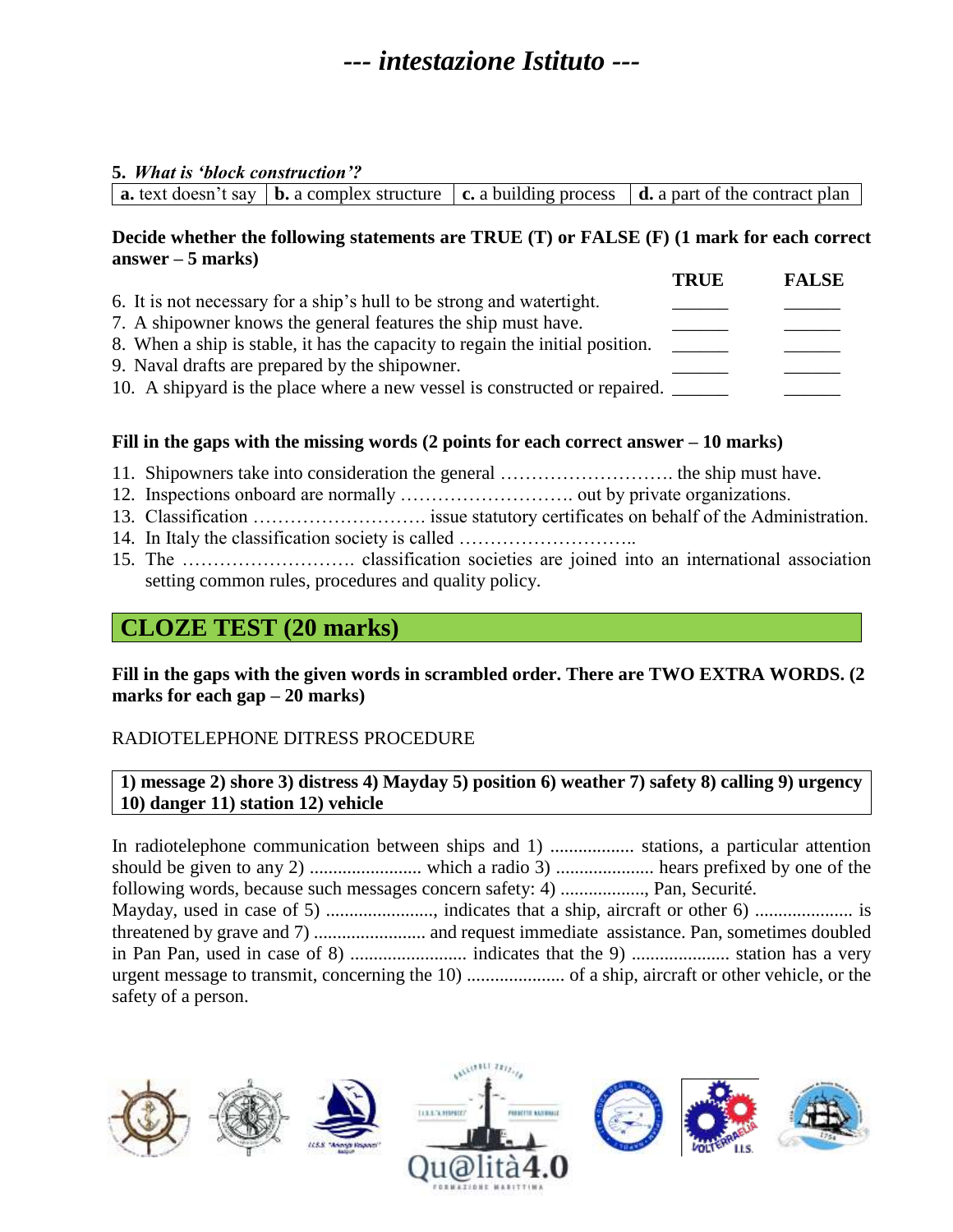### **MULTIPLE CHOICE (10 marks)**

#### **Choose the right option (1 mark for each right answer – 10 marks)**

- 1. The main body of a ship is called:
	- a. hull
	- b. deck
	- c. amidship
	- d. bow
- 2. The central line is:
	- a. an imaginary horizontal plane
	- b. an imaginary vertical plane
	- c. an imaginary horizontal line
	- d. an imaginary vertical line
- 3. The space for cargo is divided into:
	- a. tankers
	- b. bulkheads
	- c. funnels
	- d. holds
- 4. The distance between the waterline and the keel is the:
	- a. freeboard
	- b. beam
	- c. draft
	- d. waterline
- 5. Deadweight is
	- a. the weight of a ship when fully loaded
	- b. the weight of an unloaded ship and her machinery
	- c. the weight of a fully loaded ship and her machinery
	- d. the ship's maximum capacity
- 6. The purpose of SMCP is:
	- a. to communicate from ship to shore station
	- b. to communicate between the bridge and the engine room
	- c. to give a standardized language
	- d. to announce fire and damage control on board

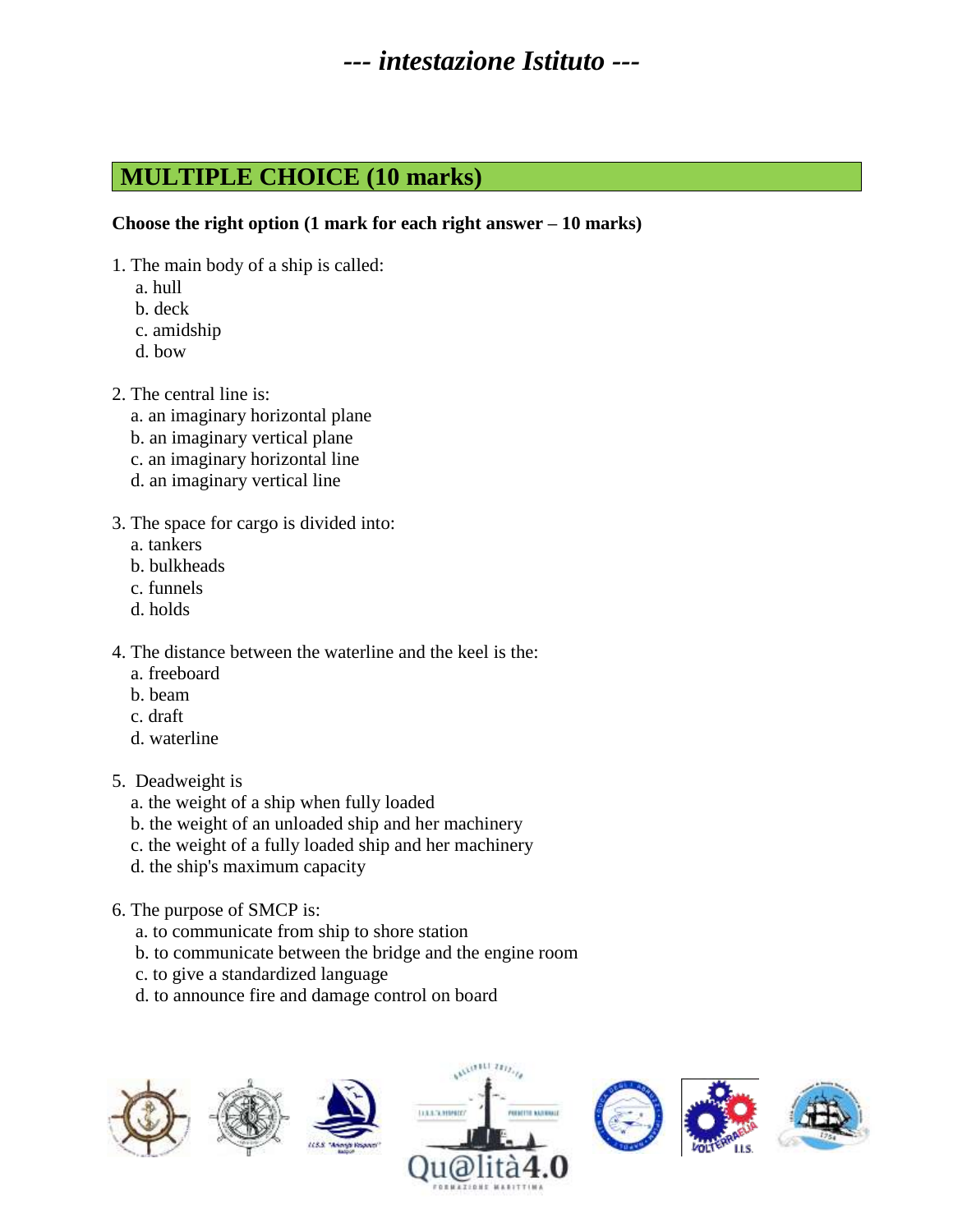#### 7. A call sign is:

- a. a unique nine digit number
- b. a unique identification code for a vessel
- c. a standard signal for navigation
- d. distress call
- 8. Message markers are
	- a. words used before transmitting a complete radio message
	- b. words used after transmitting a complete radio message
	- c. words used to correct a word in a radio message
	- d. stressed words in a radio message
- 9. The readability code refers to
	- a. the reception of the message
	- b. the way the operator reads the message he receives
	- c. the way the operator reads the message he sends
	- d. none of the above

10. The correct English for" Non sorpassate quel vascello" in radio communications is:

- a. Don't overtake this vessel
- b. Don't overtake that vessel
- c. Do not surpass those vessel
- d. Do not overtake that vessel

### **MATCHING (10 marks)**

**Match a word to its right definition (1 mark for each right matching – 10 marks)**

| 1. | Channel 13       |  |
|----|------------------|--|
| 2. | <b>MMSI</b>      |  |
| 3. | <b>Bulkheads</b> |  |
| 4. | Holds            |  |
| 5. | Cofferdam        |  |

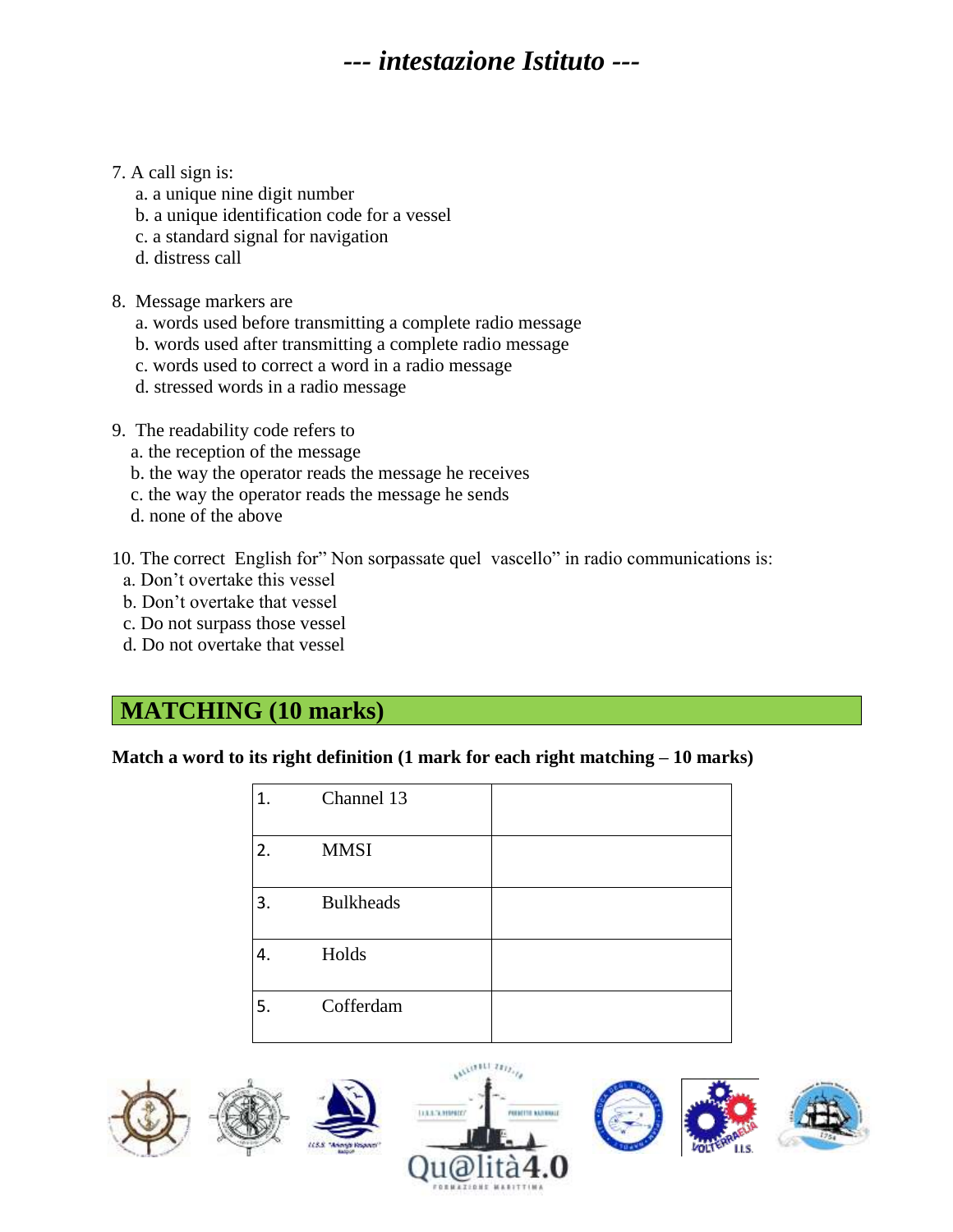| 6.  | Double bottom |  |
|-----|---------------|--|
| 7.  | <b>DSC</b>    |  |
| 8.  | Quarter       |  |
| 9.  | Channel 70    |  |
| 10. | Forecastle    |  |

A. Service/device used to make the first contact in ship to ship or ship to shore communications

- B. Cargo spaces
- C. Spaces intended for safety and environment protection
- D. Unused spaces between bulkheads
- E. Channel used for bridge-to-bridge communications
- F. A 9 digit number used in radio communications to identify the ship
- G. Vertical steel walls dividing the hull into watertight compartments
- H. It is located above the bow
- I. The part of the vessel near the stern
- J. Channel available exclusively for DSC calls

### **COMPLETION (15 marks)\***

#### **Read the text and complete the sentences (1-5) using a maximum of THREE WORDS. Write your answers in the spaces provided. (3 marks for each sentence - 15 marks)**

**PARTS OF THE HULL.** The main body of a ship is the hull. This is the area between the main deck, the sides and the bottom. The main deck is the upper deck, which completely covers the hull. The hull is divided into three parts: the bow, the stern and the amidships. The bow is the fore end of the ship, the stern is the after end. The amidships is the part in the middle. The sides of the hull are divided by the waterline, which is a line parallel to the surface of the water. The part above the surface of the water is called the freeboard or upper works, the part under the water is called the draught or the bottom. **WITHIN THE HULL.** Decks and bulkheads divide the hull into a number of watertight compartments. Decks divides the hull horizontally. Bulkheads are vertical steel walls going across and along the ship. The hull contains the engine room, cargo space, and a number of tanks. In dry cargo ships the cargo space is divided into holds; in liquid cargo ships it is divided into tanks, in the multi

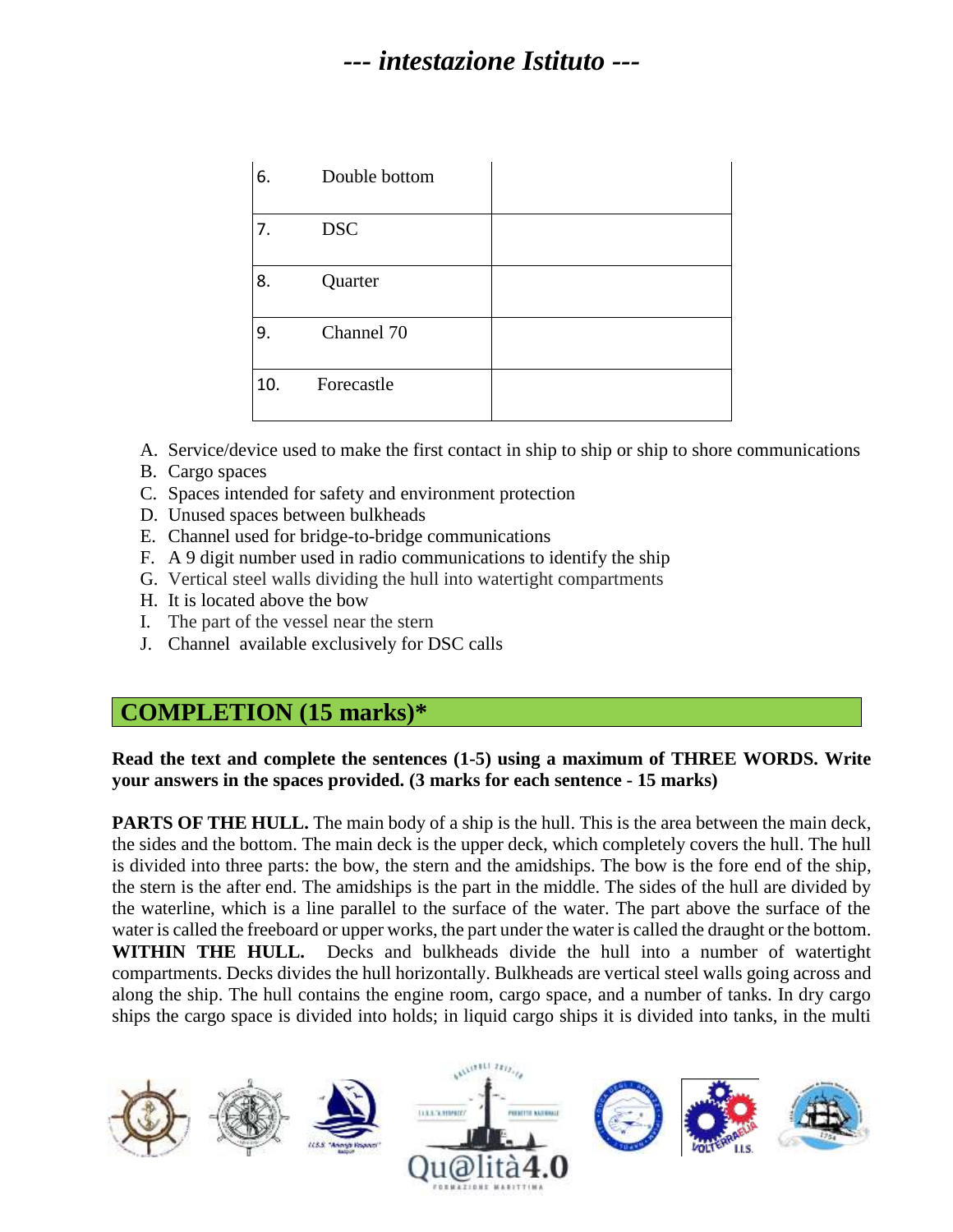deck vessel, a particular type of dry cargo ship, the holds are divided up by tween decks. At the fore end of the hull are the fore peak tanks, at the after end are the after peak tanks. They are used for freshwater and water ballast. The space between the hold and the bottom of the hull contains double bottom tanks. They are used for ballast water and fuel.

**RADIOCOMMUNICATIONS.** All vessels must be able to transmit and receive on the 2182kHz marine frequency band, corresponding to VHF Channel 16. This is the international calling channel for transmission and reception of Distress, Urgency and Safety calls. All ships are requested to keep a continuous listening watch on this channel, as well as on DSC distress Channel 70. Note that distress calls are conducted on Channel 16 until it is certain that the ship in distress has received assistance and until this happens, radio traffic interfering with rescue operations is forbidden. Urgency, Safety and routine calls, on the other hand, only use Channel 16 for a short time and the caller should change to a working frequency as soon as possible.

- 1. The hull is covered by…
- 2. The immersed part of the hull is…
- 3. In a liquid cargo ship, the hull is …
- 4. All Distress calls are conducted on an international calling channel whose complete name is…
- 5. For the other radio messages the caller uses Channel 16 only for a short time, then he has to switch to…